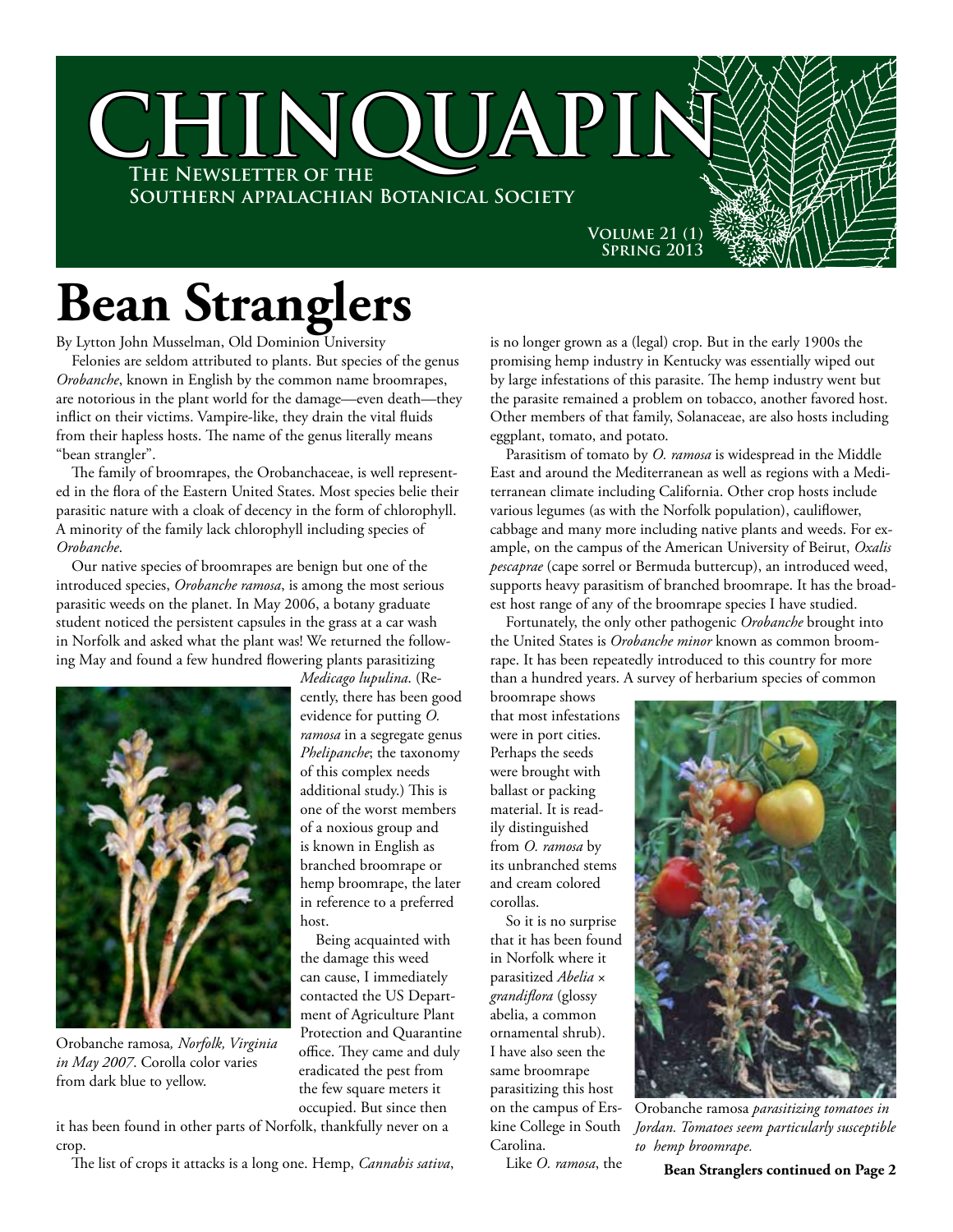### SABS Officers and Newsletter Editor

Wendy Zomlefer President (2012-2014) Department of Plant Biology 2502 Plant Sciences Athens, Georgia 30602 Phone: (706) 583-0389 wendyz@plantbio.uga.edu

Lytton Musselman Past President (2012-2014) Department of Biological Sciences Old Dominion University Norfolk, VA 23529 (757) 643-3610 lmusselm@odu.edu

Charles N. Horn Treasurer (2010-2014) Biology Department 2100 College Street Newberry College Newberry, SC 29108 (803) 321-5257, fax (803) 321-5636 charles.horn@newberry.edu

Michael E. Held (2012-2016) Department of Biology Saint Peter's University Jersey City, NJ 07306 201-761-6432 mheld@saintpeters.edu

Ruth Douglas Recording Secretary (2009-2013) 101 Wildflower Drive Charlottesville, VA 22911 (434) 293-6538 cvilleruth@embarqmail.com

John Pascarella, Editor-in-Chief of Castanea (2009-2013)\* Dean, College of Sciences, Box 2209 Sam Houston State University Huntsville, TX 77341 Phone: (936) 294-1401 jbpascarella@shsu.edu

Jean Baldwin Managing Editor of Castanea 810 East 10th Street Lawrence, KS 66044 jbaldwin@allenpress.com

Joe Pollard, Chinquapin Editor Department of Biology Furman University 3300 Poinsett Highway Greenville, SC 29613 Phone: (864) 294-3244 joe.pollard@furman.edu



### **From The Editor's Desk:**

### **Joe Pollard, Newsletter Editor**

This issue sees a new name on the masthead as editor of Chinquapin. I've been working along with Dan for the past few months to ensure a smooth transition, but I thought I should take this opportunity to introduce myself to those who don't know me.

I grew up in Atlanta and began to appreciate the delights of the Southern Appalachians by hiking in north Georgia, and then began to study them as a botany major at Duke. I turned my back on the region for a while, as I pursued my doctorate at Cambridge University in England, and then my first faculty job at Oklahoma State University in Stillwater. But the pull to come back was strong, and in 1988 I joined the biology department

### **Bean Stranglers continued from Page 1**



*Common broomrape parasitizing white clover in North Augusta, SC.*

it begins flowering, the only reason it leaves its nether world is for seed production.

At present broomrapes are little more than curiosities in the southern United States. However, the recent discovery of *O. ramosa* in Norfolk is a warning that this serious parasitic weed may turn up in unexpected places.

at Furman University in Greenville, SC. For most of the last 25 years I've been a member and sometime officer of the Association of Southeastern Biologists, and a member of the Southern Appalachian Botanical Society (when I don't forget my dues – sorry Charles; I'll try to do better).

I teach classes in field botany and ecology, and I curate the herbarium at Furman. However, I wouldn't really call myself a systematist, floristic botanist, or community ecologist. My research interests are in physiological and evolutionary ecology, with a focus on how heavy metals affect plants and why metals accumulate in the leaves of some species to extraordinary concentrations. I spend a lot of time in the lab and the greenhouse, but I'm never really as happy as when I'm out teaching or doing research in the field, especially with a group of students. I'm studying field sites in the Carolinas, but

**From the Editor continued on Page 8**

host range of common broomrape is extensive. Economically the most important hosts are clover, especially clover grown for seed, carrots, and very rarely tobacco.

Only witchweeds are more pernicious than broomrapes because witchweeds attack subsistence crops in some of the poorest regions in the world [see Chinquapin 20(4)]. Witchweeds are chiefly tropical in their distribution while broomrapes favor more temperate regions. Like witchweed, broomrapes must have a chemical stimulant from the host for the dust-like seeds to germinate and like witchweeds, broomrapes germinate and attach to their host roots underground, unseen and undetected unless host damage is evident. The seedlings are interesting because the roots that develop do not exhibit positive geotropism, that is, they will grow up or down. As soon as the plant emerges from the soil



Orobanche *seedlings. The youngest seedlings are on the left, the oldest is upper right and shows shoot development.*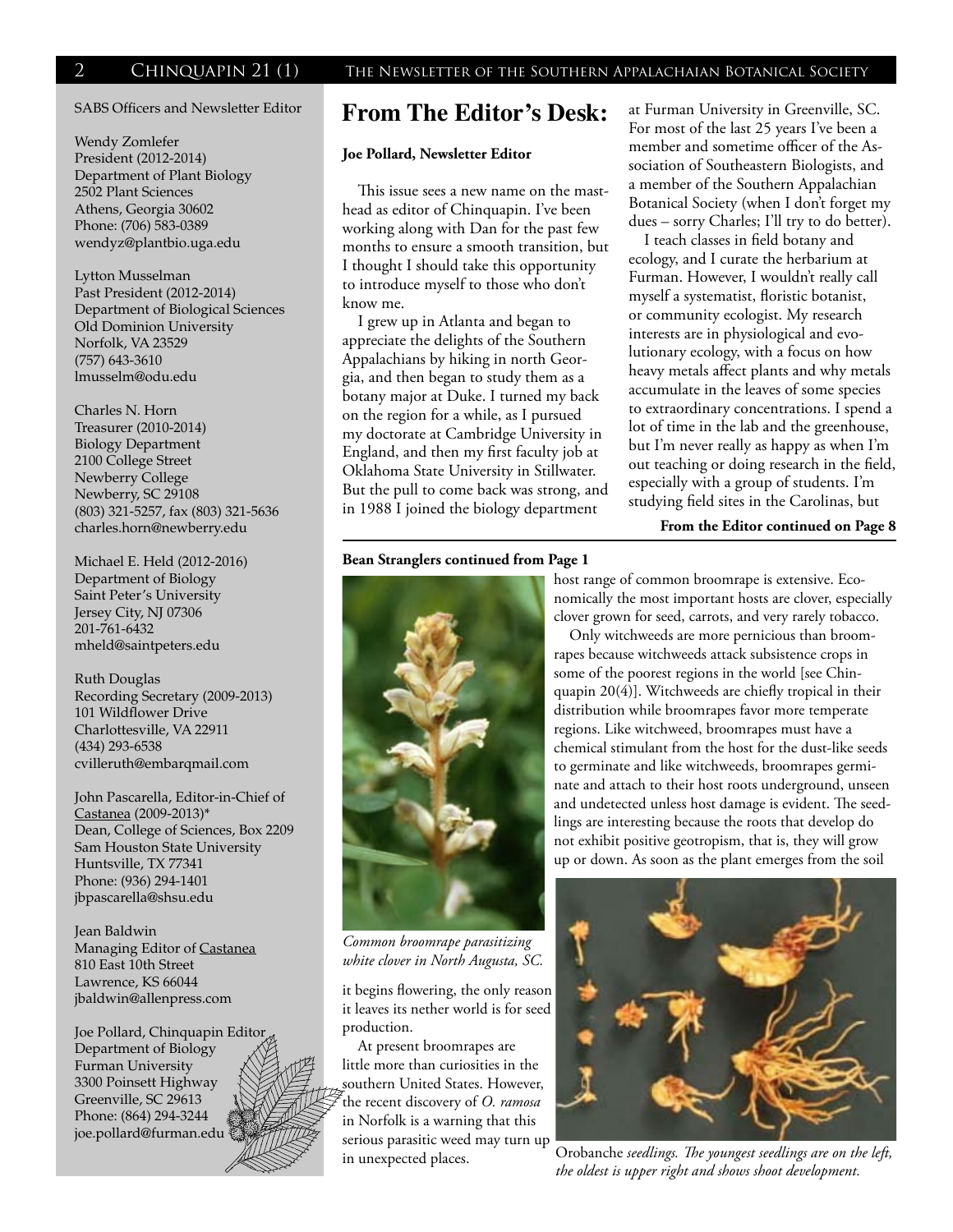### **An Introduction to the Flora of Virginia, a New Flora for the Old Dominion (and beyond)**

**By Alan S. Weakley, J. Christopher Ludwig, and John F. Townsend**

We're glad to announce the recent publication of a new Flora of Virginia! The 1,554-page manual of the plants of the state was published in December 2012 by the Foundation of the Flora of Virginia (Richmond, VA) and the Botanical Research Institute of Texas Press (Fort Worth). It was produced by the Flora of Virginia Project, with important partnership support from the Virginia Department of Conservation and Recreation. The manual was written by Alan S. Weakley (Director of the UNC Herbarium, a division of the North Carolina Botanical Garden, and adjunct professor of biology at UNC–Chapel Hill), J. Christopher Ludwig (chief biologist with the Natural Heritage Program of the Virginia Department of Conserva-



tion Resources [DCR]), and John F. Townsend (staff botanist with the Natural Heritage Program of the Virginia DCR), and edited by Bland Crowder (also of Virginia DCR). It features 1,400 pen-andink plant illustrations commissioned for the book, by botanical artists Lara Gastinger, Michael Terry, and Roy Fuller. Barney Lipscomb and others at BRIT Press oversaw the printing and binding. Numerous other volunteers, staffers,

and contractees, as well as over 675 donors, made this a large, team project.

This is Virginia's first flora since John Clayton's Flora Virginica was published in Holland in 1762! We've described the Flora of Virginia as a "traditional flora for the 21<sup>st</sup> century", and we'd like to provide an introduction to its traditional and novel features.

### **Format**

The Flora contains the following sections: Introduction, Plant Discovery and Documentation in Virginia: A Historical Perspective (18 pp., by Nancy Ross Hugo and Donna M.E. Ware), The Nature of the Virginia Flora (52 pp., by Gary P. Fleming), Learning the Virginia Flora: 50 Sites for Productive Field Botany (9 pp., by Gary P. Fleming), the Key to Families (50 pp.), the Taxonomic Treatments (1225 pp.), Taxa Not Treated in This Manual (11 pp.), Glossary (28 pp.), Abbreviations (1 p.), References (65 pp.), and Index of Plant Names (87 pp.).

### **Taxa treated and not treated**

The Flora treats all species (and infraspecific taxa) that we believed at the time of publication to be documented to be native to or naturalized in Virginia: 3,164. We did not treat an additional 815 taxa in four categories: recent additions to the known flora (5), unverified taxa (345), waifs (395), and incorrectly reported taxa (70).

Decisions over the inclusion (or not) of taxa are always difficult. Inevitably, there are long lists of species reported, but with information that is poor in various ways. An herbarium specimen may provide documentation that a species has been collected in the Flora area, but may leave it uncertain if the plant was cultivated, persistent, a waif, or truly naturalized. In the Flora of Virginia we were relatively strict in deciding to include questionable taxa Undoubtedly, though, additional taxa will over time move from "unverified" or "waif" to warranting full treatment as native or naturalized, new species will be described, and aliens not even on the radar will naturalize in Virginia.

### **Introductory chapters**

The introductory chapters of floras vary greatly. In many cases they are relatively minimal: Radford, Ahles, and Bell's Manual of the Vascular Flora of the Carolinas has a total of only 6 pages. The 84 pages of introductory chapters in the Flora of Virginia greatly add to the usefulness and meaning of the book. The excellent "Historical Perspective" presents a broad perspective on how we have come to know what we do know about the flora of the eastern United States, from colonial exploration to increasingly "home-grown" study of the flora, and the broadening from the 1970s on of the endeavor from a largely academic pursuit to one led equally by conservation agencies and organizations.

Gary Fleming's chapter on the ecological context of the Virginia flora will be of general interest to anyone interested in the natural landscapes of Virginia. Moreover it provides the context for the detailed habitat descriptions provided for the taxa treated. His "Learning the Virginia Flora" suggests fifty readily accessible natural areas that cover the great diversity of Virginia's plant habitats.

### **Key to families**

Ah, the dreaded "key to families", in some floras called the "Key to keys"... In the Flora of Virginia, we have tried to redesign this necessary evil to make it more user-friendly and effective for users of all levels of experience. Technical characters are pushed "low" in the key, and the key begins by getting the user to intuitive groups like "Key F. Woody angiosperms with alternate, compound leaves", "Key M2. Monocots with broad leaves", or "Key Q. Herbaceous dicots with whorled leaves on the stem". The "key to families" is a bit of a misnomer, as it actually often leads one directly to a genus or at least to a few genera in a family, such as "[*Diphylleia, Podophyllum*] Berberidaceae". Nearly all trees and shrubs can be keyed to genus without use of flowers or fruits. The keys are also structured to bring frequently confused genera into direct juxtaposition. So, for instance, [*Diospyros*] Ebenaceae and [*Nyssa*] Nyssaceae are side by side at couplet 25 in Key G6, [*Astilbe*] Saxifragaceae, [*Actaea*] Ranunculaceae, and [*Aruncus*] Rosaceae together under lead 20b in Key N1. "Key G7. Trees with alternate, simple, unlobed, toothed leaves" directly juxtaposes [*Celtis*] Cannabaceae, [*Tilia*] Malvaceae,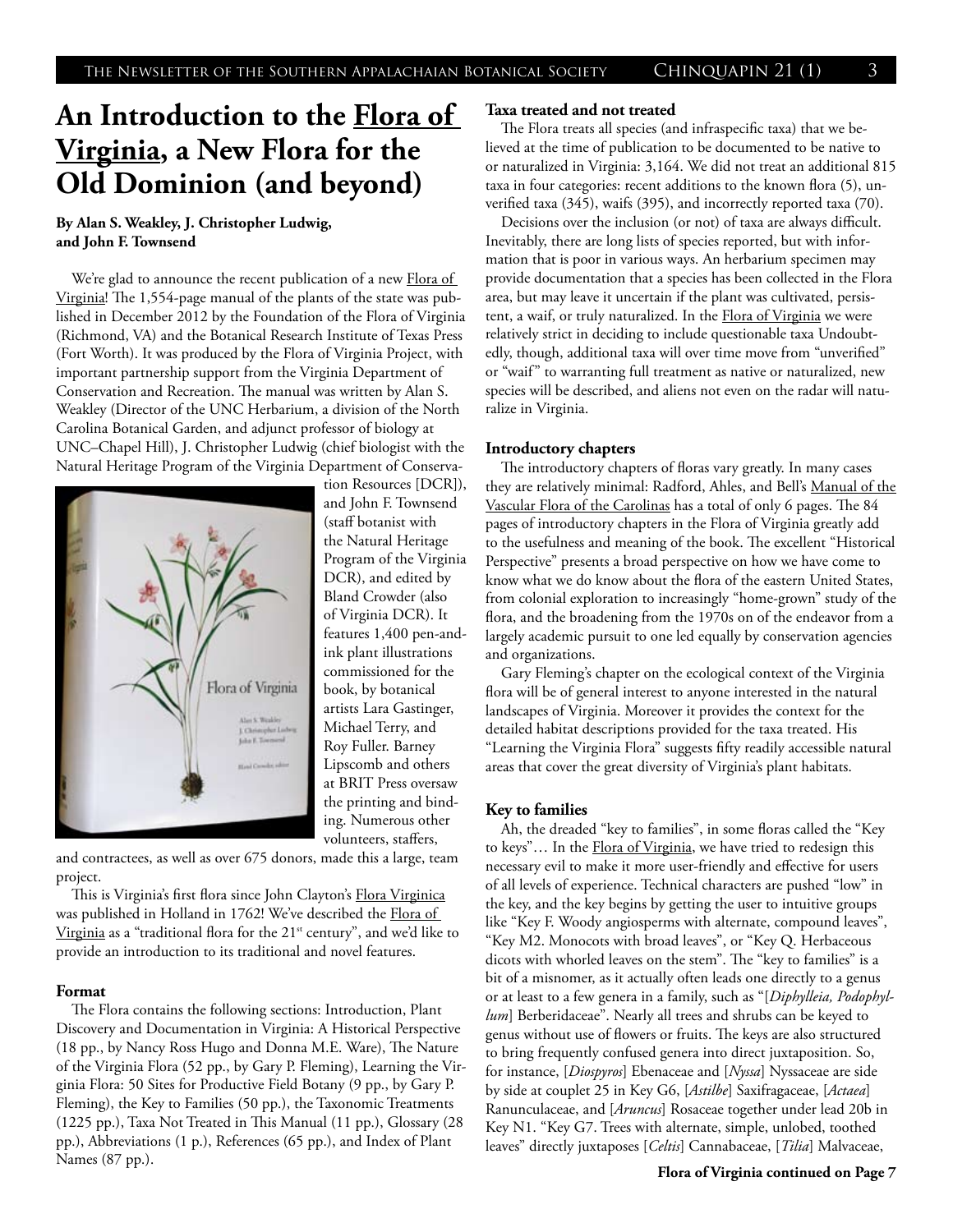## BOTANICAL EXCURSIC

### *"Arrows from Heaven" — Thunderbolts & Oak Fissures*

### **By George Ellison; Artwork by Elizabeth Ellison**

My friend, Lee Knight—folklorist and singer good enough to perform at Carnegie Hall—has collected songs everywhere you can name. In Scotland an elderly lady who knew the earliest versions of many ballads still sung in the Southern Appalachians remarked: "Always remember that a ballad is a story … not always, but quite often, a sad one … so now, if you will allow, I shall sing you a story," as she launched into a twelve-minute long rendering of "Barbara Allen." I can't sing, but I shall tell you, if you will allow, a botanical story-tale—the old one about arrows from heaven and the golden bough.

The ridges bordering our place west of Bryson City are an extension of Noland Divide, which heads up below Clingmans Dome in the Great Smoky Mountains National Park. They descend via a series of outreaching ridges toward the Tuckasegee River and Fontana Lake. Nearly vertical in places these ridges are exposed year round to high wind, rain and ice, and high-voltage electrical events coming out of the west or southwest.

The dominant hardwoods along the narrow crests are various species of oak and hickory. The dominant oaks are white oak (*Quercus alba*), red oak (*Q. rubra*), chestnut oak (*Q. montana*), and what appear to be hybrids of *Q. alba* and *Q. montana*. Turbulent weather doesn't faze hickories. Noted for their toughness, they seem to hunker down and make it through most anything. But the oaks—especially Q. alba—catch hell from lightning in a contentious relationship that's been going on almost forever.

Sir James Frazer, whose vast twelve-volume study The Golden Bough (1890-1915, with a supplement titled Aftermath added for good measure in 1938) provides a comparative survey of the beliefs and institutions of mankind. Despite a multi-layered density involving fertility rites, the sacrificial killing of kings, the dying god, and the nature of the primitive mind, Frazer's thesis (advanced in support of his agnostic tendencies) was simple enough. He maintained mankind's intellectual "progress" could be traced from the magical through the religious to the scientific. His influence has been as much literary as anthropological, with Lawrence, Eliot, Pound, Faulkner, and others obviously in his debt for ideas and mythological underpinnings. And not a small portion of The Golden Bough (a wondrous accomplishment despite the fact that not a few of his conclusions are scientifically unacceptable) is devoted to our topic. His sacred "golden bough" was, after all, a mistletoe-bearing oak still smoldering in the flames of a lightning bolt. A century or so ago, Sir James Frazer wrote:

*"It is a plausible theory that the reverence which the ancient peoples of Europe paid to the oak, and the connexion which they traced between the tree and their sky-god, were derived from the much greater frequency with which the oak appears to be struck by lightning than any other tree in our European forests, This peculiarity of the tree has seemingly been established by a series of observations instituted within recent years by scientific enquirers* 

*who have no mythological theory to maintain. However we may explain it, whether by easier passage of electricity through oak-wood than any other timber, or in some other way, the fact itself may well have attracted the notice of our rude forefathers … who might naturally account for it in their simple religious way by supposing that the great sky-god, whom they worshipped and whose awful voice they heard in the roll of thunder, loved the oak above all other trees of the wood and often descended into it from the murky cloud in a flash of lightning."* 

We don't need to hear a rain crow kolping (as they sometimes do) or see the undersides of leaves on ash trees winking (as they always do) to know when the sky-gods are coming. A breeze drifts into the cove from over the western ridge. Cooler air casts a specter-like blanket of mist along the creek. Thunder rumbles in the distance. Clouds darken the sky. Electricity has been building in their churning interiors until positive and negative charges are concentrated near upper- and under-sides. Negative charges are attracted by positive ones from the ground. Once sufficient voltage has accumulated a series of faint leader strokes descend from above and activate streamers that flare from the ground. When the two meet, an electric pathway is forged between earth and sky. The current then recedes once again and gathers itself serpentine-like in the mother-cloud until a second return stroke produces the sudden flash we call lightning which blazes downward in zigzagged streaks that often fork just before the thunderbolt makes contact and cracks with a sudden sound as it strikes with disinterested fury whatever stands tall or all alone.



In his gnomic yet uncannily perceptive manner, Samuel Johnson—in the 1775 Dictionary—defined tree as a "large vegetable rising, with one woody stem, to a considerable height" and thunderbolts as "arrows from heaven." In general it is taller objects … not trees in particular … that attract lightning. It will strike various species of trees, of course, including oaks that are standing tall. Unfortunately for oak trees, when they do get struck their bark is configured for disaster.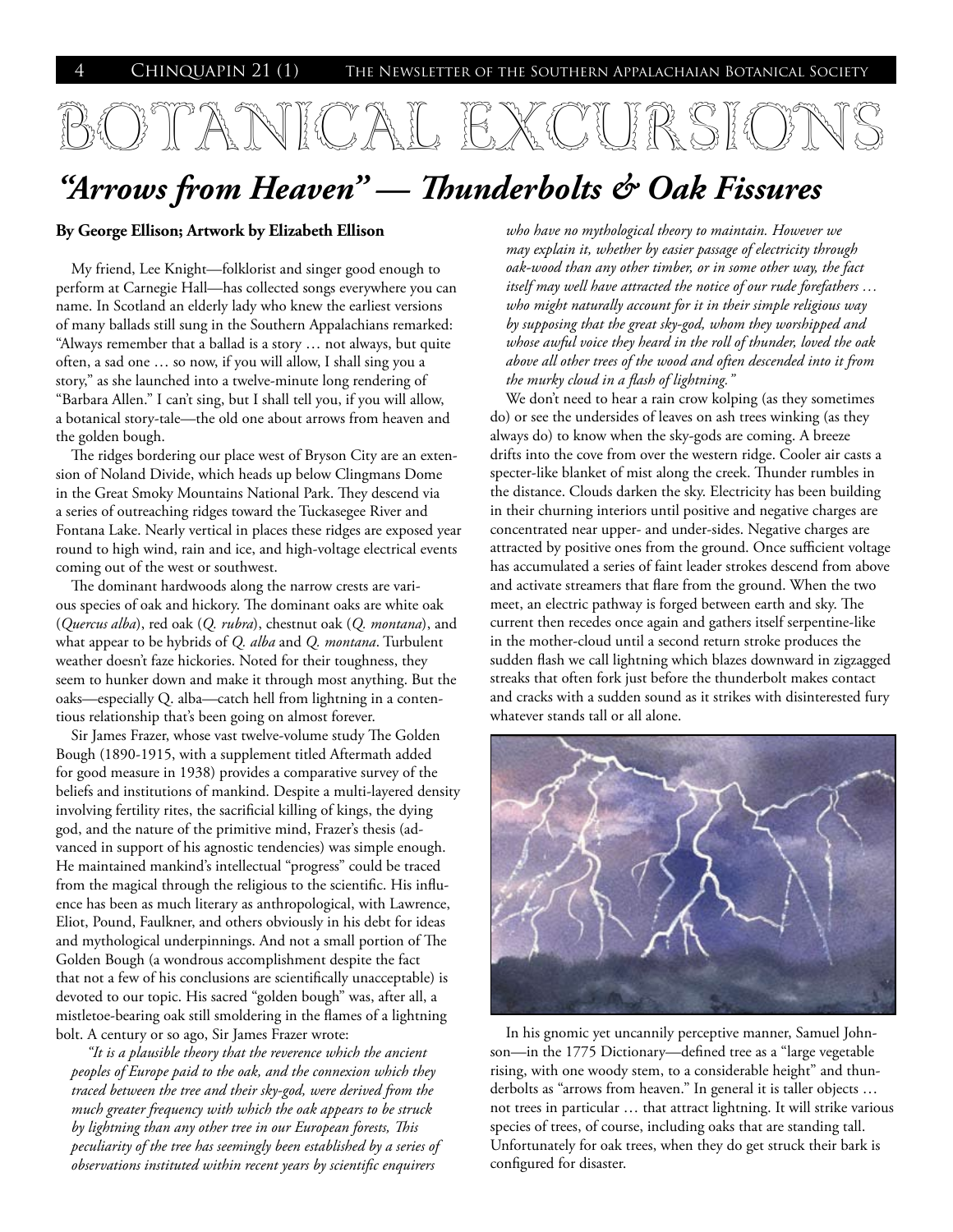### The Newsletter of the Southern Appalachaian Botanical Society  $\quad$  Chinquapin 21 (1)  $\quad$  5

In the world, North America, and the Blue Ridge Province of the Southern Appalachians there are in the genus *Quercus* of the family Fagacaeae the following number (more or less) of species: 500, 70, 20, depending on who's doing the counting. The mighty English oak of the ancients, *Quercus robur*, survived the last Ice Age and is still with us from western Europe to the Caucasus Mountains of Russia. In more recent times than Frazer was considering, *Q. robur* has served as the wood of choice for the British throne, Shakespeare's second-best bed, and the Mayflower. During World War II, Churchill's bunker in London was shored up with oak timbers salvaged from one of Lord Nelson's flagships. We have no oak with that sort of lineage in North America. But we do have *Q. alba*, the white oak, whose range covers most of the eastern United States. The British looked down on *Q. alba* until they underwent some attitude adjustment when their cannonballs bounced off the gun-decks and sides of the Constitution, as if they were made of iron.

Both *Q. alba* and *Q. robur* are grand trees, quite similar in that they are sturdy and long-lived. More to the point, both have evolved thick fissured bark, which serves as protective armor against herbivores; fire; adverse weather conditions, including dehydration; boring insects, and much more. And therein lies the irony of adaptive protection. The very bark that is such a safeguard on the one hand proves to be an Achilles heel when it comes to dealing with Dr. Johnson's arrows. In Red Oaks & Black Birches (1990) Rebecca Rupp explained the situation this way:

*"One reason the hapless oak is singled out for all this heavenly fury is its bark, a rough, ridged production three to four inches thick [that's] formed by the vascular cambium, a busy sheath of actively dividing cells that is responsible for the tree's annual increase in girth. The cambium, rather like a magician whose right hand doesn't know what the left hand is doing, produces xylem—water-conducting tubules—to the inside, and phloem food-conducing tubules—to the outside ... The phloem … lacks the expansive facility [of the xylem], and, as new phloem cells are produced the older layers are shoved outward, crushed, split, and shed … This battered and elderly phloem thus becomes a primary component of bark … Just beneath the bark lies the periderm … composed, in part, of a second cambium, called the cork cambium or phellogen, which divides to form clusters of air-filled cells known to the scientifically precise as phellem and to casual commoners as cork … Rough-barked trees, like our prototypic oak, have, in succession, numerous short-lived phellogens. Each produces a new batch of cork, forcing the older layers above it to stretch, crack, and eventually pull apart under expansive pressure, forming rough and ragged ridges."*

Not surprisingly, the tree's variable bark has been variously described. Emphasis has been placed on "whitish" coloration and "scaly" plates. The best concise description, to my way of seeing, is in E.S. and J.G. Harrar's Guide to Southern Trees (1946): "Bark—Light gray, variable, at first broken into scaly rectangles, later becoming thicker and divided into ridges separated by shallow fissures." A really up-close view of mature *Q. alba* bark reminds me of an aerial view of the incised landscape we call the Alleghenies: maze after maze of ridges and valleys, culs-de-sac, and fissures.

Many years ago on the high divide above our house a giant white oak was electrocuted in its own sugars when blasted by a lightning

strike traveling at 60 miles per second. Nearby trees were spared because they did not stand so tall — and, even so, their smoother bark was uniformly wet. Any electricity from a strike would have flowed down their outer surfaces into the ground. But the oak stood taller; and its rigid bark plates had those dry ridges that



diverted the charge into the fissures, where tiny, almost invisible, sap channels allowed access into the oak's vascular tissues. The sudden influx of electricity — generating heat five times hotter than on the surface of the sun (50,000°F.) — instanta-

neously expanded the sap, which exploded and obliterated the tree.

 Most strikes aren't that devastating. Sometimes the designated target is left partially split or topless or with a branch or two missing. Interior tissues may lie twisted on the ground. There might be vertical or spiraling bark seams infolded like scars on a boxer's face. Open wounds provide internal access for spores that germinate and become cankers or burls or heart-rot.

For Sir James Frazer such incidents were real enough. But they were also emblematic, he speculated, in the primitive mind of visitations from on high — visitations by an entity that left in the aftermath "a token of his presence or of his passage in the riven and blackened trunk and the blasted foliage." And Frazer also speculated that in our rude forefathers' minds, "such trees would thenceforth be encircled by a nimbus of glory as the visible seat of the thundering sky-god."

Sometimes these casualties will live on. Sometimes they won't. The very characteristic that protects also lets them down.

In closing, I hope you enjoyed this story and even profit thereby. I couldn't sing it like a ballad … as would my friend…. but I wrote it just for you and told it as best I can,

Note: "Arrows from Heaven," along with Elizabeth's artwork, will be included in a collection we are working on titled Near Horizons: Poems, Narratives & Images from the Southern Appalachians.

Contact: <www.georgeellison.com> & <www.elizabethellisonwatercolors>

Frazer, J.G. 1951. The Golden Bough: A Study in Magic and Religion. MacMillan, New York ("1 volume, abridged edition").

Harrar, E.S. and J.G. Harrar. 1946. Guide to Southern Trees. McGraw-Hill, New York.

McAdam, E.L. Jr. and G. Milne. (eds.) 1963. Johnson's Dictionary: A Modern Selection. Pantheon, New York.

Rupp, R. 1990. Red Oaks & Black Birches: The Science and Lore of Trees. Garden Way, Pownal VT.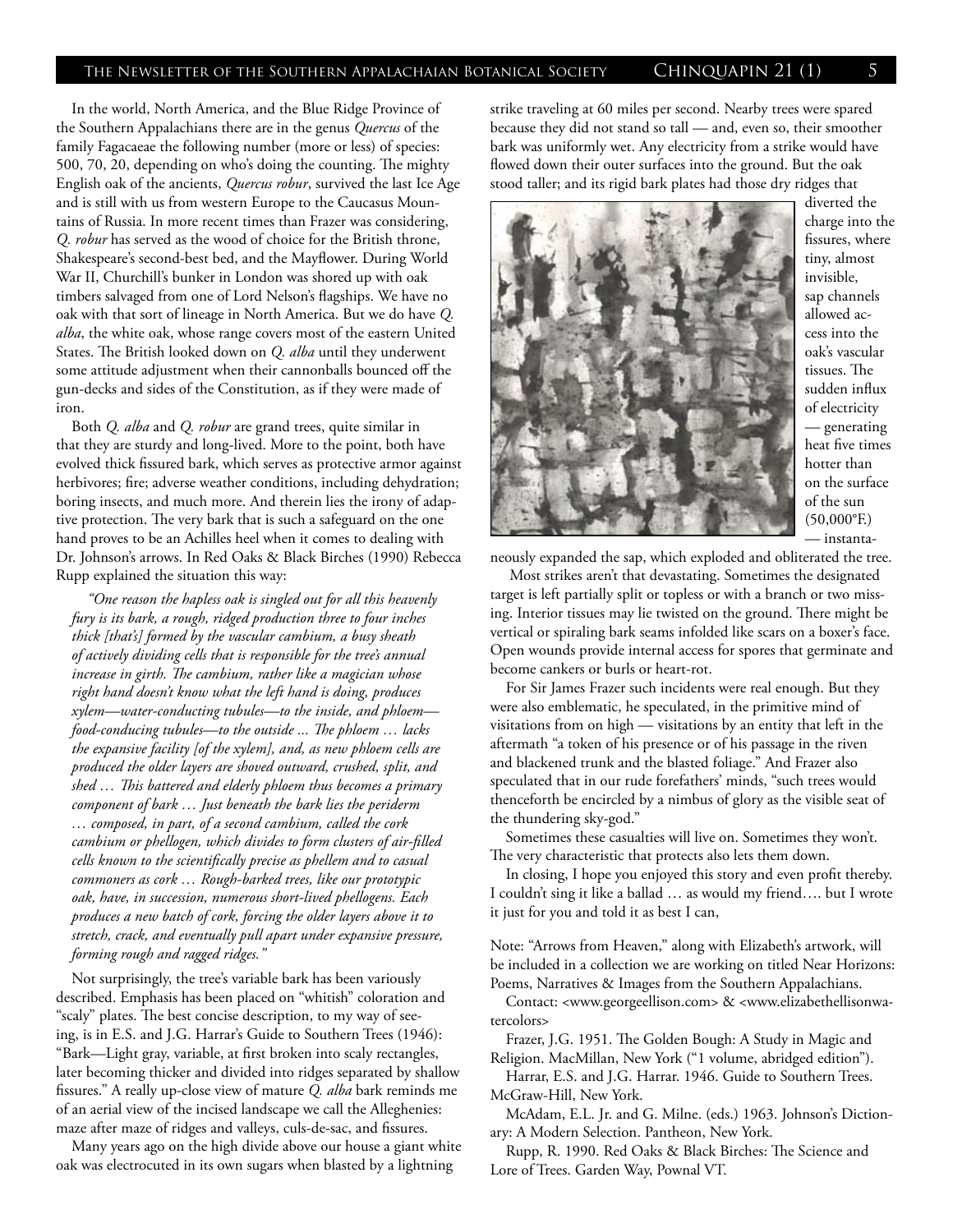# Mystery Plants

By Dan Pittillo

For the past year and a half we have been working through a set of seedlings that came up in a small tree-fall site on my hillside here in the Rich Cove habitat of Cane Creek at the foot of the Balsam Mountains in the heart of the Southern Appalachians. The contest began in Summer 2011 (Vol. 19[3]) and concluded this winter 2012 (Vol. 20[4]). The last two species were *Acer rubrum* (no. l) and *Cornus florida* (no. 2). Two dozen of you fine botanists entered the contest with some close results: Three of you tallied 9 or 10 correct identifications. The top score was by Judy Dumke of Ohio and runners-up were Georgia Hall of Maine and David Taylor of Kentucky. It was Judy that received the award of Timothy Spira's nice Wildflowers & Plant Communities book. Congratulations to the winner and thank you all for the spirited contributions!

What might be another contest? In travels to polar and tropical regions I often look for similarities in vegetation for those in the Southern Appalachians, which I'll define in a narrow sense as the Blue Ridge Province from the Roanoke River south to Springer Mountain in north Georgia. Of course many other species may occur in other surrounding provinces that could be more broadly defined as southern Appalachians. Most of our readers have at least visited this region and might have a general idea of which species would be present here. In addition, there are numerous references you could consult for presence. So, let's offer some images that I made in various travels and let you pick out those that would be found here. Let's keep this to only this year's effort and Judy Dumke has offered a copy of Kristin Johannsen's Ginseng Dreams, the Secret World of America's Most Valuable Plant to the winner. For this first set, pick out the correct one (or more) species that is native to the defined Southern Appalachians. I'll score the number right minus wrong so being more certain would give the better result. And you will have four sets to choose from by end of the contest.

[Dan is best contacted via email: dpittillo@gmail.com If you don't have computer access write to: 675 Cane Creek Road, Sylva, NC 28779]



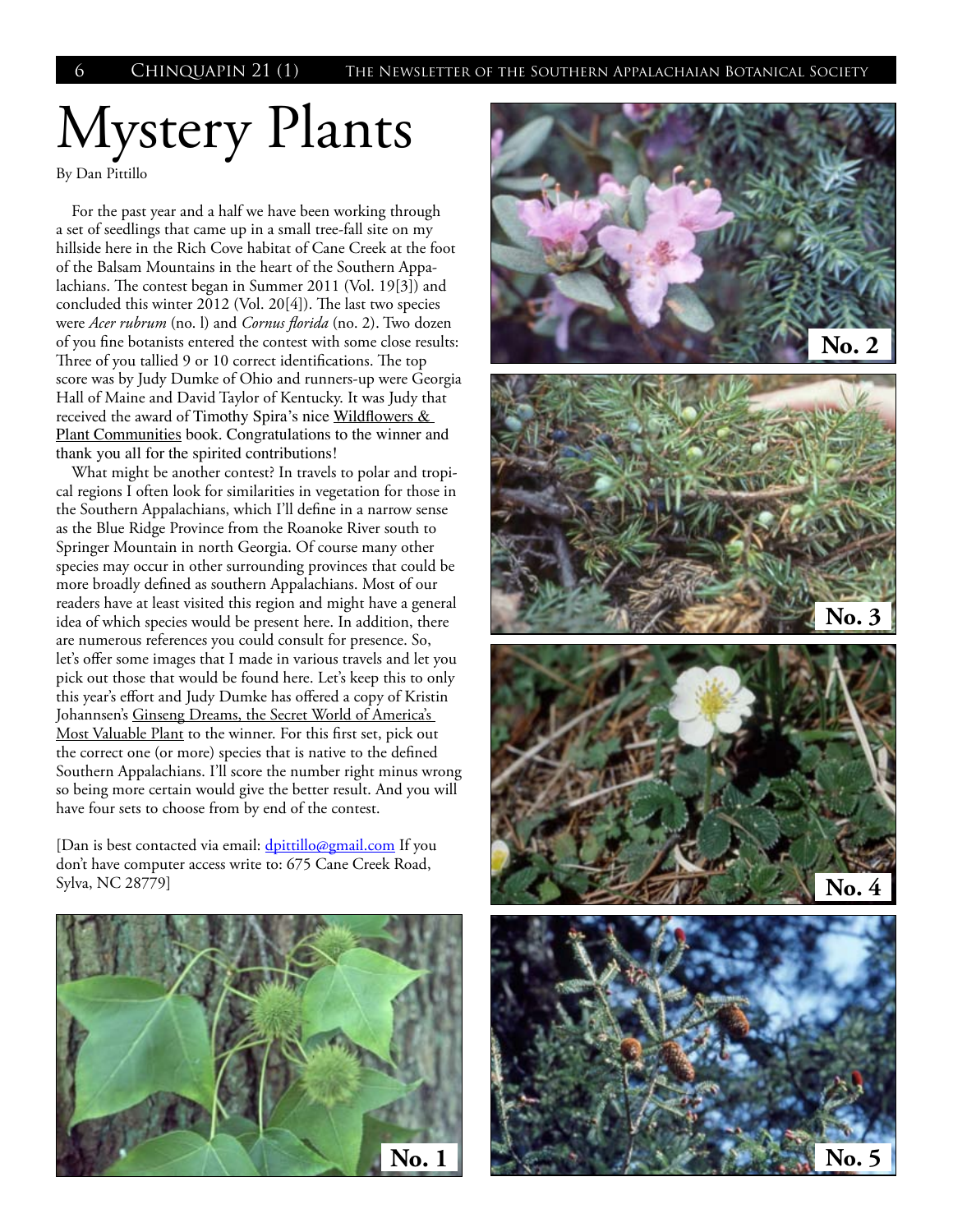### **Flora of Virginia continued from Page 3**

and [*Broussonetia, Morus*] Moraceae under key lead 7a. (*Celtis* is also keyed as untoothed and *Broussonetia* and *Morus* also keyed as lobed in other keys.)

### **Taxonomic Treatments**

The taxonomic treatment is based on the taxonomic literature, old and new. This includes the reworking of families and genera based on molecular phylogenetic analyses (ironically, in many but not all cases, returning us to narrower family and generic circumscriptions similar to those used in J.K. Small's 1933 Manual of the Southeastern Flora). Unlike many floras or manuals that contain few or no references, the taxonomic decisions are discussed in the text and extensively referenced to the nearly 3000 references cited.

The accounts of families, genera, species, subspecies, and varieties are in five sections: Lycophytes, Pteridophytes, Gymnosperms, Dicots, and Monocots (the family key additionally separates the Eudicots and the "Basal Angiosperms"). Within each section families are in alphabetic order for ease of reference (a family index is also provided in the endpapers), genera in alphabetical order within family, and species in alphabetical order within genus. Each species has a technical description, avoiding unnecessarily technical terminology as much as possible (and an extensive glossary is provided), comprehensive synonymy to other floras frequently used in the area, and detailed habitat, range, and identification notes customized to Virginia and other mid-Atlantic states. For instance, the habitat for blackjack oak (*Quercus marilandica*) is described in Gleason and Cronquist's 1991 Manual of Vascular Plants of Northeastern United States and Adjacent Canada as "dry or sterile, especially sandy soil" and in Radford, Ahles, and Bell as "dry, poor soil"; in the Flora of Virginia it is described as "dry upland forests and woodlands; typically associated with poor soils, including alternately wet and droughty shrink-swell clays, xeric hardpans, deep sands, and shallow, nutrient-poor soils over acidic bedrock; frequent in the Coastal Plain and Piedmont; infrequent and confined to low-elevation ridges in the mountains".



#### **Line drawings**

Line drawings are provided for nearly half the taxa treated. Taxa illustrated were chosen to provide coverage of nearly all genera, common and frequently encountered species, and diversity of appearance within a genus. For instance, in *Hieracium* (the hawkweeds), 4 species are illustrated: *H. paniculatum, H. pilosella, H. scabrum*, and *H. venosum*, covering much of the morphological diversity within the genus. For some important groups, comparison plates are provided, showing for instance the leaves and acorns of the great majority of the Virginia oak species.

County dot maps are not provided. They are instead available at the Digital Atlas of the Virginia, maintained by Virginia Botanical Associates, where they can be regularly updated and easily accessed without adding additional bulk to the Flora. Likewise, detailed legal status and NatureServe / Natural Heritage rankin gs of rare species are not included, as these rankings change relatively rapidly and are better maintained in a more readily updated format than a Flora!

We think the new **Flora of Virginia** presents a new take on a traditional format. Floras are where "the rubber meets the road" for those who want or need to know the plants that grow in our fields, forests, suburbs, and cities. No-one can turn to thousands of monographs and publications in order to make a species list for a yard, natural area, or ecological plot. Floras were once written largely BY professors FOR professors, but we now have a broader constituency who need to be served by scientifically informed, but useable and practical tools to identify plants. Traditional floras depend almost strictly on flowers or fruits to key plants, often limiting the "keyable" time for a species to a few weeks, but many Flora users need to identify plants when they are there. We have tried to provide a **Flora** which enables plant identification across the growing season through the line drawings and keys based as much as possible on vegetative features, and that then also directly provides rich information about the identified plant. Future plans include the development of digital "apps" for plant identification.

The Flora of Virginia provides excellent coverage for many areas outside of Virginia. It will be an important work for

use in adjacent areas where it provides 95-100 % coverage, such as the District of Columbia, Maryland, Delaware, southeastern Pennsylvania, West Virginia, southern Ohio, eastern Kentucky, northeastern Tennessee, and northern North Carolina, and very helpful and valuable in an even broader area of eastern North America



*BEFORE & AFTER: John Clayton (Dick Cheatham), with* Flora Virginica *(1762), and Tom Smith (director of the Virginia Natural Heritage Program and Flora board member), with* Flora of Virginia *(2012).*

where its coverage *IREMDET, WILL* FIOLA OF VIIGHTA (2012).